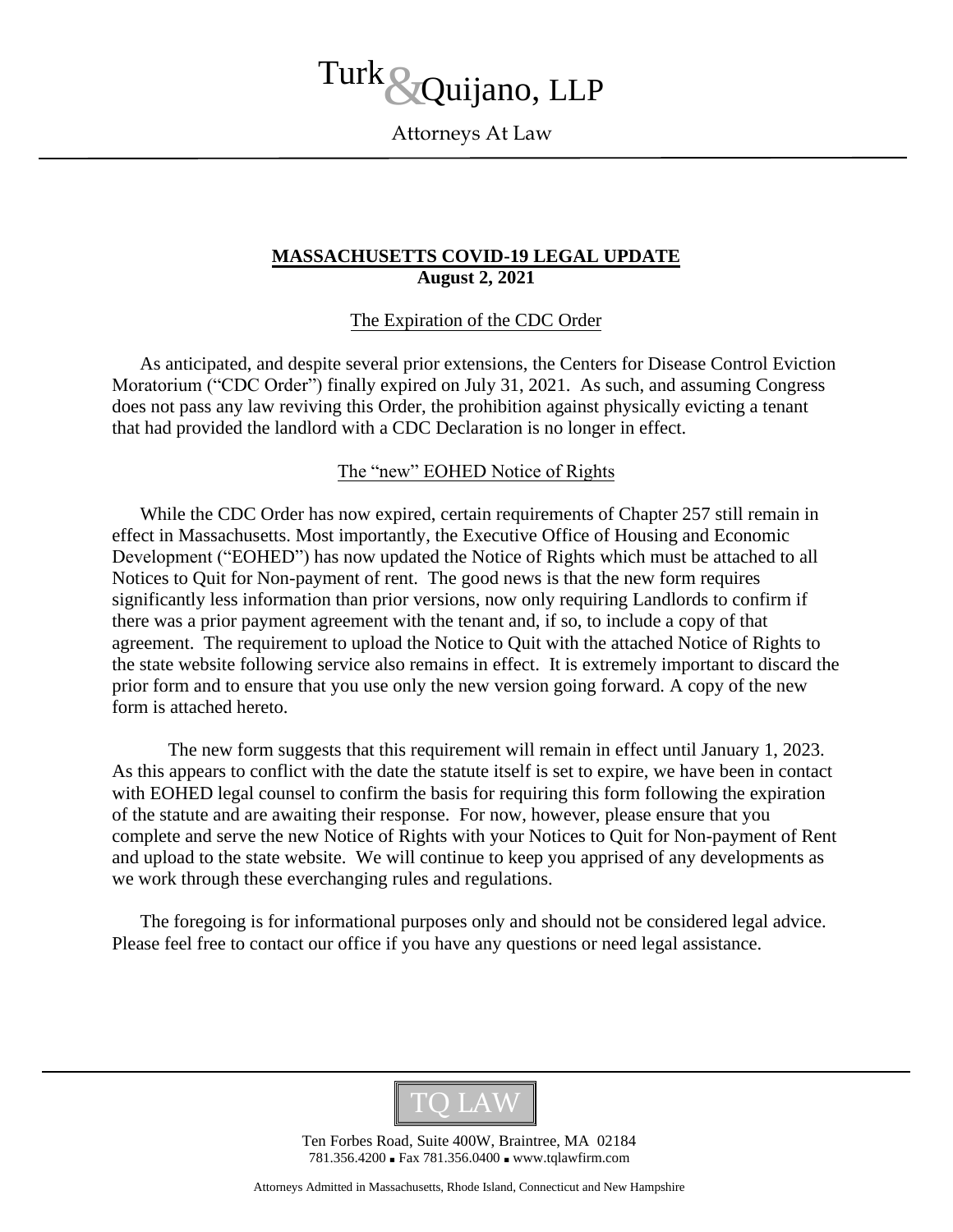#### **ATTESTATION FORM TO ACCOMPANY RESIDENTIAL NOTICE TO QUIT**

#### **THIS NOTICE TO QUIT IS NOT AN EVICTION. YOU DO NOT NEED TO IMMEDIATELY LEAVE YOUR UNIT. YOU ARE ENTITLED TO A LEGAL PROCESS IN WHICH YOU CAN FIGHT THE EVICTION. ONLY A COURT ORDER CAN FORCE YOU TO LEAVE YOUR UNIT.**

Pursuant to section  $I(a)$  of chapter 257 of the Acts of 2020, as amended by chapter 20 of the Acts of 2021, a *notice to quit for nonpayment of rent given by a landlord to a residential tenant pursuant to section 11 or section 12 of chapter 186 of the General Laws must be accompanied by this attestation form. A landlord's obligation to provide her/his tenant(s) with this attestation form begins on the effective date of the law, December 31, 2020, per the [Trial Court of Massachusetts Housing Department's Third amended Housing](https://www.mass.gov/housing-court-rules/third-amended-housing-court-standing-order-6-20-continuation-of-temporary-modifications-to-court-operations-based-on-the-coronavirus-covid-19-pandemic-and-recent-legislation-affecting-summary-process-cases)  [Court Standing Order 6-20,](https://www.mass.gov/housing-court-rules/third-amended-housing-court-standing-order-6-20-continuation-of-temporary-modifications-to-court-operations-based-on-the-coronavirus-covid-19-pandemic-and-recent-legislation-affecting-summary-process-cases) [Massachusetts District Court Second Amended Standing Order 10-20](https://www.mass.gov/districtmunicipal-court-rules/district-court-second-amended-standing-order-10-20-court-operations-for-the-adjudication-of-summary-process-cases-under-the-exigent-circumstances-created-by-covid-19) and [Boston Municipal](https://www.mass.gov/boston-municipal-court-standing-orders/boston-municipal-court-second-revised1-standing-order-11-20-court-operations-for-the-adjudication-of-summary-process-matters-during-the-continuing-covid-19-state-of-emergency) Court Second Revised Standing Order 11-20 and lasts until January 1, 2023.*

*Instructions for completing this attestation form can be found here: [Notice to Quit Attestation Form and](https://www.mass.gov/info-details/notice-to-quit-attestation-form-and-submission-information?_sm_au_=iVVZJDqSnT6fk0Qr803WKK6HVL2M2#instructions-for-completing-the-attestation-form-)* Submission [Information](https://www.mass.gov/info-details/notice-to-quit-attestation-form-and-submission-information?_sm_au_=iVVZJDqSnT6fk0Qr803WKK6HVL2M2#instructions-for-completing-the-attestation-form-) | Mass.gov

| Name(s) of landlord(s): | ("Landlord") |
|-------------------------|--------------|
|-------------------------|--------------|

Name(s) of tenant(s): ("Tenant")

Address where the Tenant lives: ("Unit")

By signing below, Landlord is swearing that all of the following statements are true and correct:

1. There (check one) are  $\Box$  are not  $\Box$  existing written or verbal agreements between the Tenant and Landlord related to the repayment of overdue rent. If there are any existing written agreements, a copy of each agreement must be attached to this attestation form. If there is a verbal agreement, check this box. □

*Signed under pains and penalties of perjury:*

|                                                          | Date: |
|----------------------------------------------------------|-------|
| Printed name: Title (if signing on behalf of an entity): |       |
| Additional signatures, if necessary:                     |       |
|                                                          | Date: |
| Printed name:                                            |       |
|                                                          | Date: |

Printed name: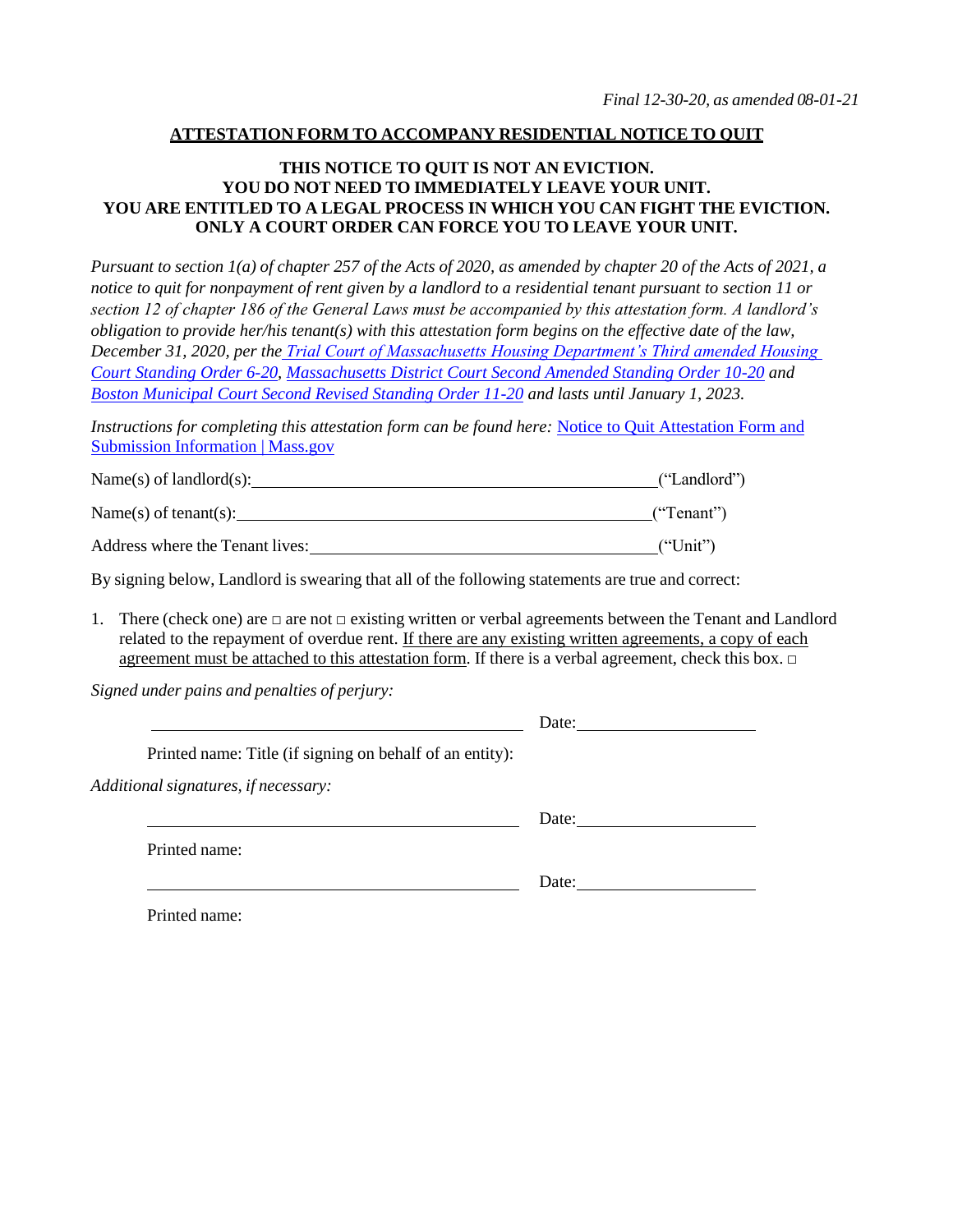#### **Information for the Landlord and the Tenant**

#### *Rental Assistance*

If you are having trouble paying your rent, there is help available. The Department of Housing and Community Development runs several rental assistance programs including the residential assistance for families in transition program (RAFT) and the emergency rental and mortgage assistance program (ERMA). A good way to learn more about these programs is to call 211 or visit DHCD's web page at <https://hedfuel.azurewebsites.net/raa.aspx> to be referred to your local Housing Consumer Education Center. You can also learn more at https:/[/www.mass.gov/covid-19-getting-help-with-housing-costs.](http://www.mass.gov/covid-19-getting-help-with-housing-costs)

#### *Massachusetts Court Rules on Evictions*

The Massachusetts trial court **rules on summary process cases** can be found here: htt[ps://ww](http://www.mass.gov/trial-court-rules/trial-court-rule-i-uniform-summary-process-rules)w.[mass.gov/trial-court-rules/trial-court-rule-i-uniform-summary-process-rules](http://www.mass.gov/trial-court-rules/trial-court-rule-i-uniform-summary-process-rules)

The Massachusetts trial courts have issued a number of **standing orders** that affect how eviction cases are filed and processed. You can find those orders on the trial courts' website: <https://www.mass.gov/resource/court-system-response-to-covid-19>

The Courts' Standing Orders require that any case filing on or after January 25, 2021 must be accompanied by an affidavit swearing that this attestation form has been given to the tenant. The affidavit created by the Trial Court of Massachusetts must be used, and can be found here: <https://courtforms.jud.state.ma.us/publicforms/TC0012>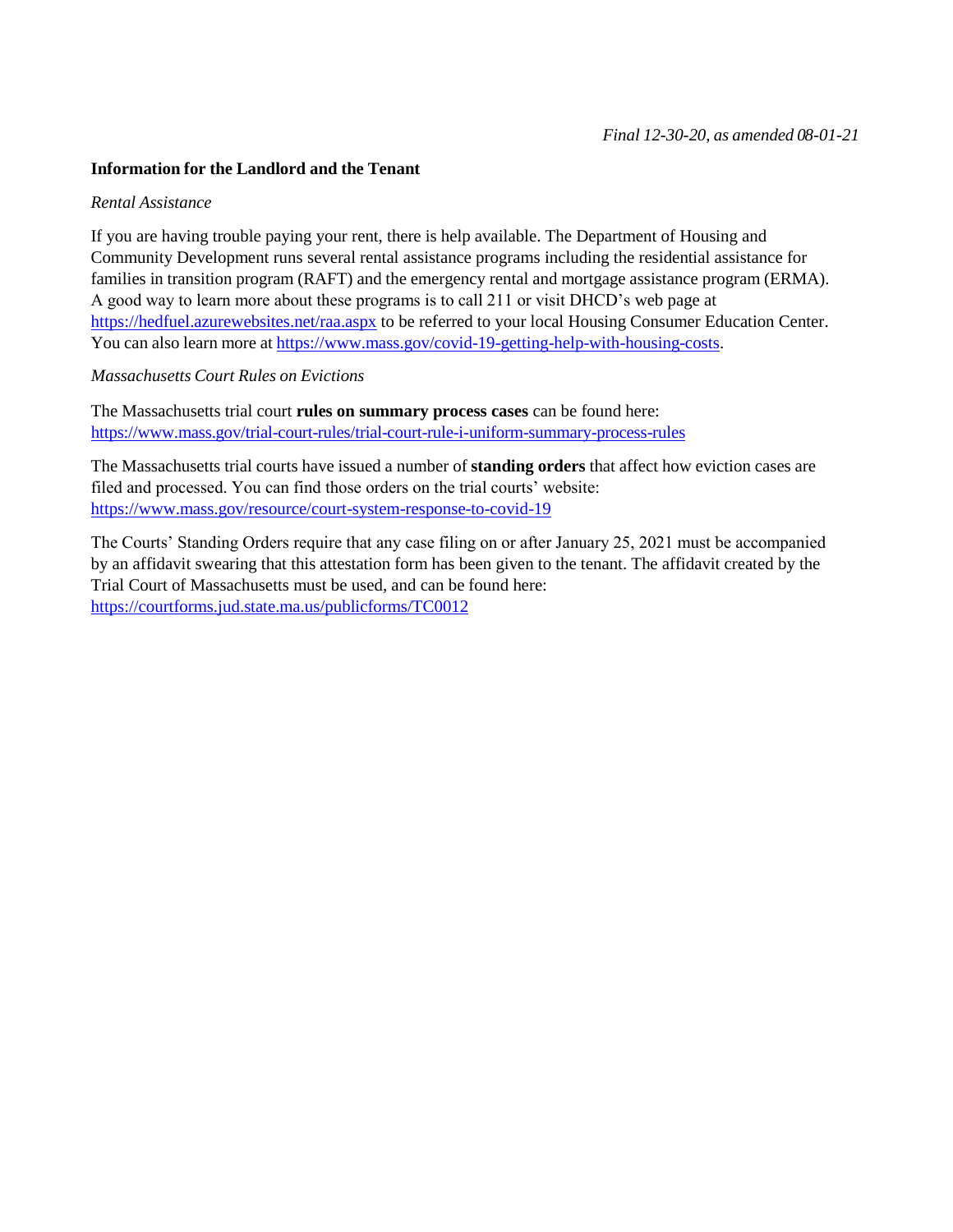### **Thông Tin Dành Cho Chủ Nhà Và Người Thuê Nhà**

### *Trợ Cấp Trả Tiền Thuê Nhà*

Nếu quý vị đang gặp khó khăn trả tiền thuê nhà, hiện có chương trình hỗ trợ quý vị. Sở Phát Triển Nhà Ở Và Cộng Động (Department of Housing and Community Development) điều hành vài **chương trình trợ cấp trả tiền thuê nhà** gồm có chương trình trợ cấp nhà ở cho các gia đình đang chuyển tiếp (RAFT) và chương trình thuê nhà khẩn cấp và trợ cấp trả tiền vay thế chấp (ERMA). Cách hiệu quả nhất để tìm hiểu thêm về các chương trình này là gọi 211 hoặc vào trang web DHCD tại <https://hedfuel.azurewebsites.net/raa.aspx> để được giới thiệu Housing Consumer Education Center (Trung Tâm Giáo Dục Người Tiêu Dùng Về Nhà Ở) tại địa phương. Quý vị có thể tìm hiểu thêm tại trang web https:/[/www.mass.gov/covid-19-getting-help-with-housing-costs.](http://www.mass.gov/covid-19-getting-help-with-housing-costs)

# *Phán Quyết Của Tòa Án Ở Massachusetts Về Thủ Tục Trục Xuất Người Thuê Nhà*

Tòa án tiểu bang Massachusetts phán quyết thủ tục đơn giản cho các vụ kiện tụng sau đây: <http://www.mass.gov/trial-court-rules/trial-court-rule-i-uniform-summary-process-rules>

Tòa án của tiểu bang Massachusetts đã ban hành **án lệnh hiện hành** có ảnh hưởng đến cách nộp đơn thưa kiện và xử lý các vụ kiện về trục xuất người thuê nhà. Quý vị có thể tìm hiểu thêm về các án lệnh trên trang web của tòa án: <https://www.mass.gov/resource/court-system-response-to-covid-19>

Lệnh hiện hành của tòa án yêu cầu tất cả hồ sơ vụ kiện đã nộp vào ngày hoặc trước ngày 25 tháng 1 năm 2021 phải kèm theo bản khai có tuyên thệ rằng chủ nhà đã đưa mẫu chứng nhận cho người thuê nhà. Quý vị phải dùng bản khai có tuyên thệ của Tòa Sở Thẩm Tại Massachusetts đã tạo và có thể tìm thấy tại: <https://courtforms.jud.state.ma.us/publicforms/TC0012>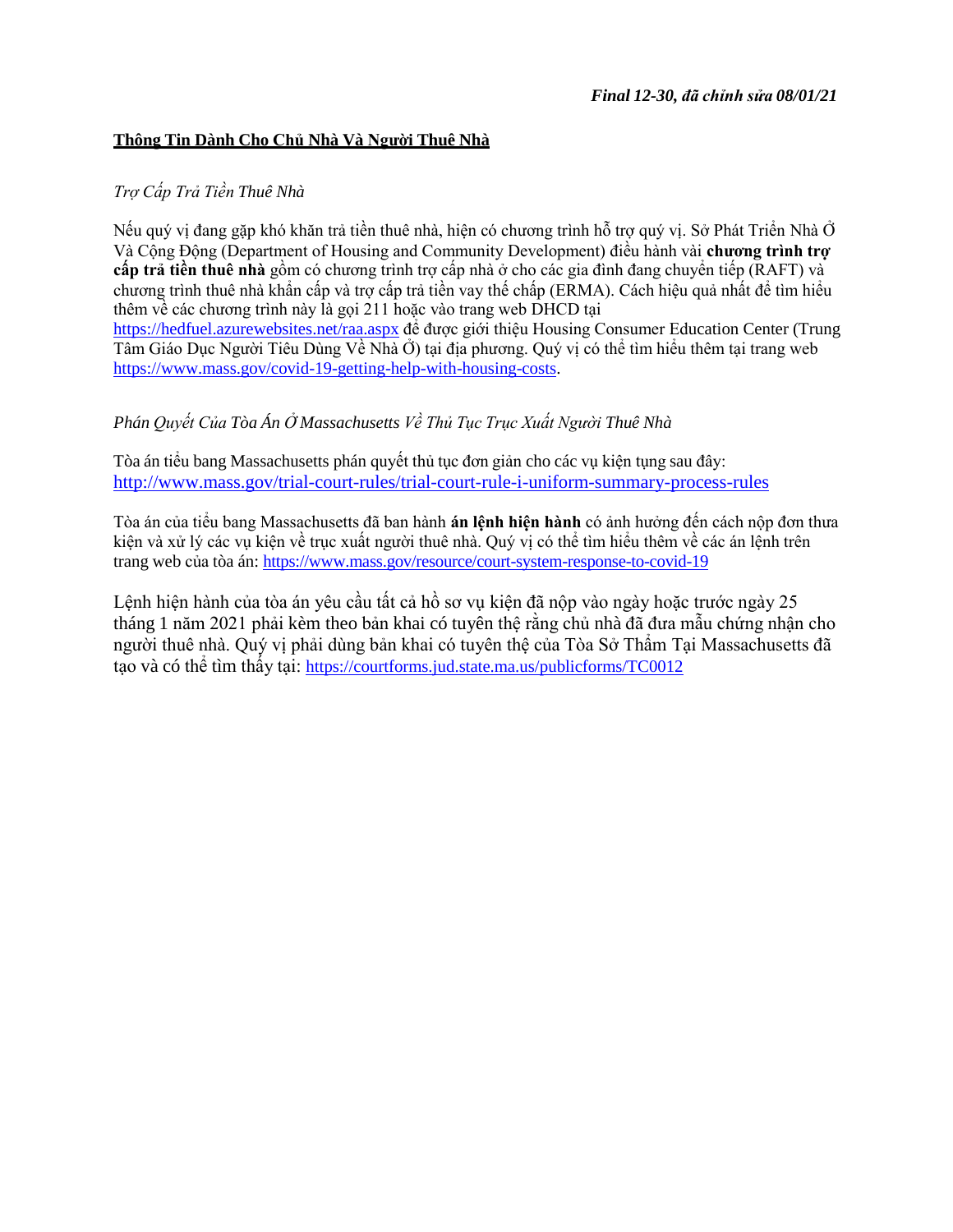### **Información para el propietario y el inquilino**

### *Asistencia para alquileres*

Si está teniendo dificultades para pagar su alquiler, hay ayuda disponible. El Departamento de Vivienda y Desarrollo Comunitario administra varios programas de asistencia para alquileres que incluyen el programa de asistencia residencial para familias en transición (*RAFT, Residential Assistance for Families in Transition*) y el programa de asistencia de emergencia para alquileres e hipotecas (*ERMA, Emergency Rental and Mortgage Assistance*). Una buena manera de informarse más sobre estos programas es llamar al 211 o visitar la página web de DHCD en<https://hedfuel.azurewebsites.net/raa.aspx> para que lo refieran a su Centro de Educación al Consumidor sobre la Vivienda local. Usted también puede informarse más en https:/[/www.mass.gov/covid-19-getting-help-with-housing-costs.](http://www.mass.gov/covid-19-getting-help-with-housing-costs)

#### *Reglamento del Tribunal de Massachusetts sobre desalojos*

Las **normas sobre casos de proceso sumario** del tribunal de primera instancia de Massachusetts pueden encontrarse aquí: <http://www.mass.gov/trial-court-rules/trial-court-rule-i-uniform-summary-process-rules>

Los tribunales primera instancia de Massachusetts han emitido varias **resoluciones permanentes** que afectan cómo se inician y se procesan los casos de desalojo. Usted puede encontrar esas resoluciones en el sitio web de los tribunales de primera instancia: [https://www.mass.gov/resource/court-system-response](https://www.mass.gov/resource/court-system-response-to-covid-19)[to-covid-19](https://www.mass.gov/resource/court-system-response-to-covid-19)

Las Resoluciones Permanentes de los Tribunales exigen que cualquier caso que se presente a partir del 25 de enero de 2021 debe estar acompañado de una declaración jurada o afidávit que dé testimonio que este formulario de declaración ha sido entregado al inquilino. Debe usarse la declaración jurada creada por el Tribunal de Primera Instancia de Massachusetts, y puede encontrarla aquí: <https://courtforms.jud.state.ma.us/publicforms/TC0012>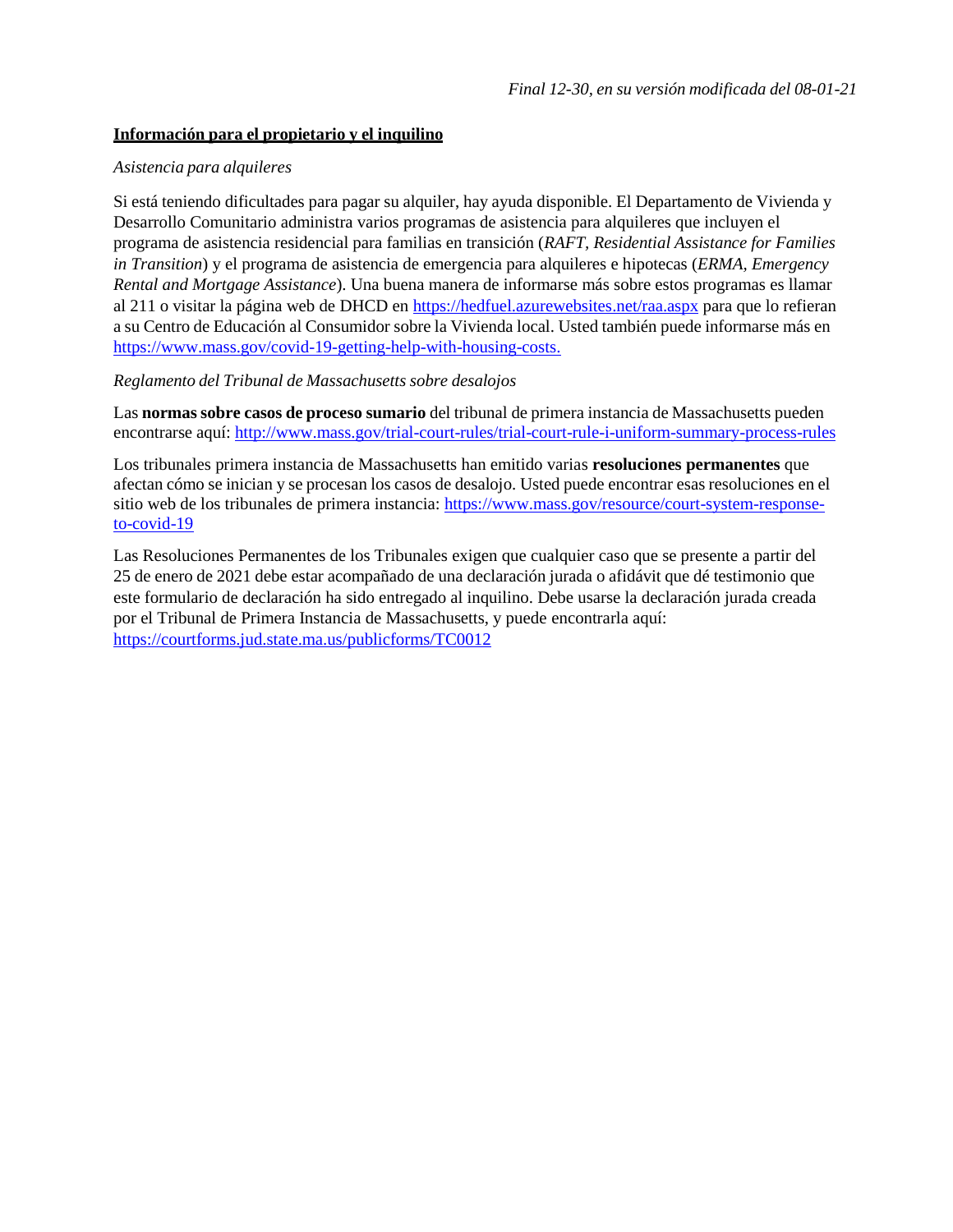### **Informações para o locador e locatário**

### *Assistência para aluguel*

Se você estiver passando por dificuldades para pagar o aluguel, existem programas de auxílio disponíveis. O Departamento de Habitação e Desenvolvimento Comunitário (*Department of Housing and Community Development*) administra vários programas de auxílio para aluguel, incluindo o programa de assistência residencial para famílias em transição (RAFT) e o programa de assistência emergencial para aluguel e hipoteca (ERMA). É fácil obter mais informações sobre esses programas: basta ligar para 211 ou acessar a página do DHCD no endereço <https://hedfuel.azurewebsites.net/raa.aspx> e você será encaminhado ao Centro de Educação Residencial para o Consumidor (*Housing Consumer Education Center*) da sua região. Você também pode obter mais informações em https:/[/www.mass.gov/covid-19-getting-help-with-housing-costs.](http://www.mass.gov/covid-19-getting-help-with-housing-costs)

### *Regras do tribunal de Massachusetts sobre despejos*

As regras do tribunal de primeira instância de Massachusetts referentes aos casos de despejo podem ser encontradas no endereço [http://www.mass.gov/trial-court-rules/trial](http://www.mass.gov/trial-court-rules/trial-court-rule-i-uniform-summary-process-rules)[court-rule-i-uniform-summary-process-rules](http://www.mass.gov/trial-court-rules/trial-court-rule-i-uniform-summary-process-rules)

Os tribunais de primeira instância de Massachusetts emitiram uma série de **ordens permanentes** que afetamo arquivamento e processamento dos casos de despejo. Você pode encontrar essas ordens no site dos tribunais:<https://www.mass.gov/resource/court-system-response-to-covid-19>

As ordens permanentes dos tribunais exigem que qualquer processo iniciado em 25 de janeiro de 2021 ou após essa data seja acompanhado por uma declaração juramentada de que o formulário de atestado foi entregue ao locatário. A declaração juramentada criada pelo Tribunal de Primeira Instância de Massachusetts deve ser usada e pode ser encontrada no endereço <https://courtforms.jud.state.ma.us/publicforms/TC0012>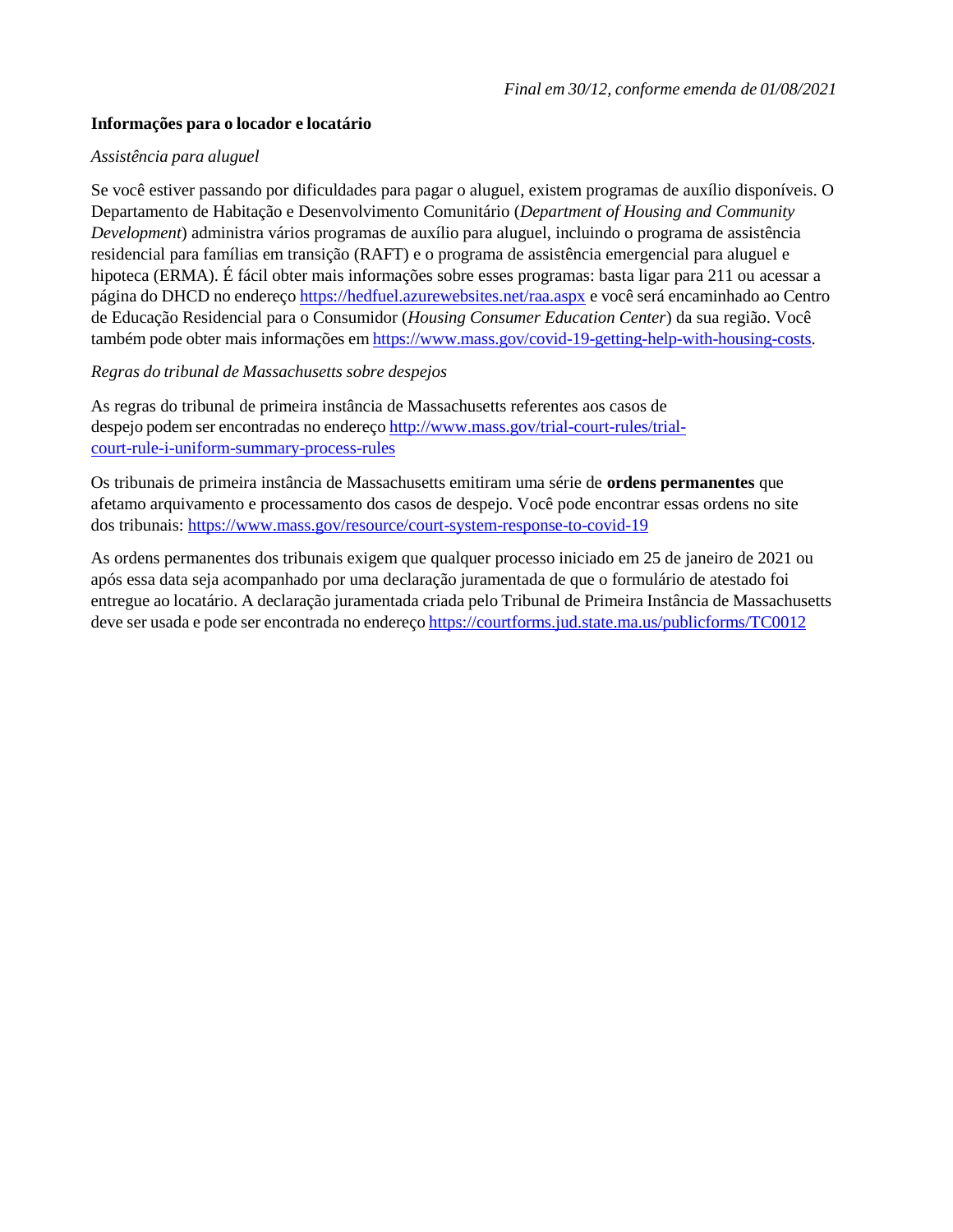# **Enfòmasyon pou Mèt Kay ak Lokatè a**

### *Asistans pou Lokasyon*

Si w gen pwoblèm pou peye kay ou lwe a, gen èd ki disponib. Depatman Lojman ak Devlopman Kominotè a ap dirije plizyè pwogram asistans pou lokasyon, sa enkli asistans rezidansyèl pou fanmi ki nan pwogram tranzisyon an (residential assistance for families in transition program-RAFT) ak pwogram asistans dijans pou lokasyon ak ipotèk (emergency rental and mortgage assistance program-ERMA). Yon bon fason pou aprann plis bagay sou pwogram sa yo se pou rele 211 oswa pou vizite paj entènèt DHCD la nan <https://hedfuel.azurewebsites.net/raa.aspx> pou yo refere w bay Sant lokal ou pou Edikasyon Konsomatè Lojman an. Ou kapab aprann plis bagay tou nan https:/[/www.mass.gov/covid-19-getting-help-with-housing](http://www.mass.gov/covid-19-getting-help-with-housing-)costs.

### *Règ Tribinal Massachusettssou Degèpisman*

Yo kapab jwenn isit la règ tribinal premyè enstans Massachusetts sou ka enfraksyon somè yo: <http://www.mass.gov/trial-court-rules/trial-court-rule-i-uniform-summary-process-rules>

Tribinal Premyè Enstans Massachusetts te mete deyò yon sèten kantite **lòd pèmanan** ki afekte kijan yo ranpli epi yo trete ka degèpisman yo. Ou kapab jwenn lòd sa yo tou sou sit entènèt tribinal premyè enstans lan: <https://www.mass.gov/resource/court-system-response-to-covid-19>

Lòd Pèmanan Tribinal yo egzije ke, depi yon moun depoze nenpòt ki dosye nan dat 25 Janvye oswa nan yon dat aprè sa, li dwe tou vini ak yon deklarasyon sou sèman ki di ke li te bay lokatè a atestasyon sa a. Li sipoze itilize deklarasyon sou sèman an ke Tribinal Premyè Enstans Massachusetts la fè, e li kapab jwenn li isit la: <https://courtforms.jud.state.ma.us/publicforms/TC0012>